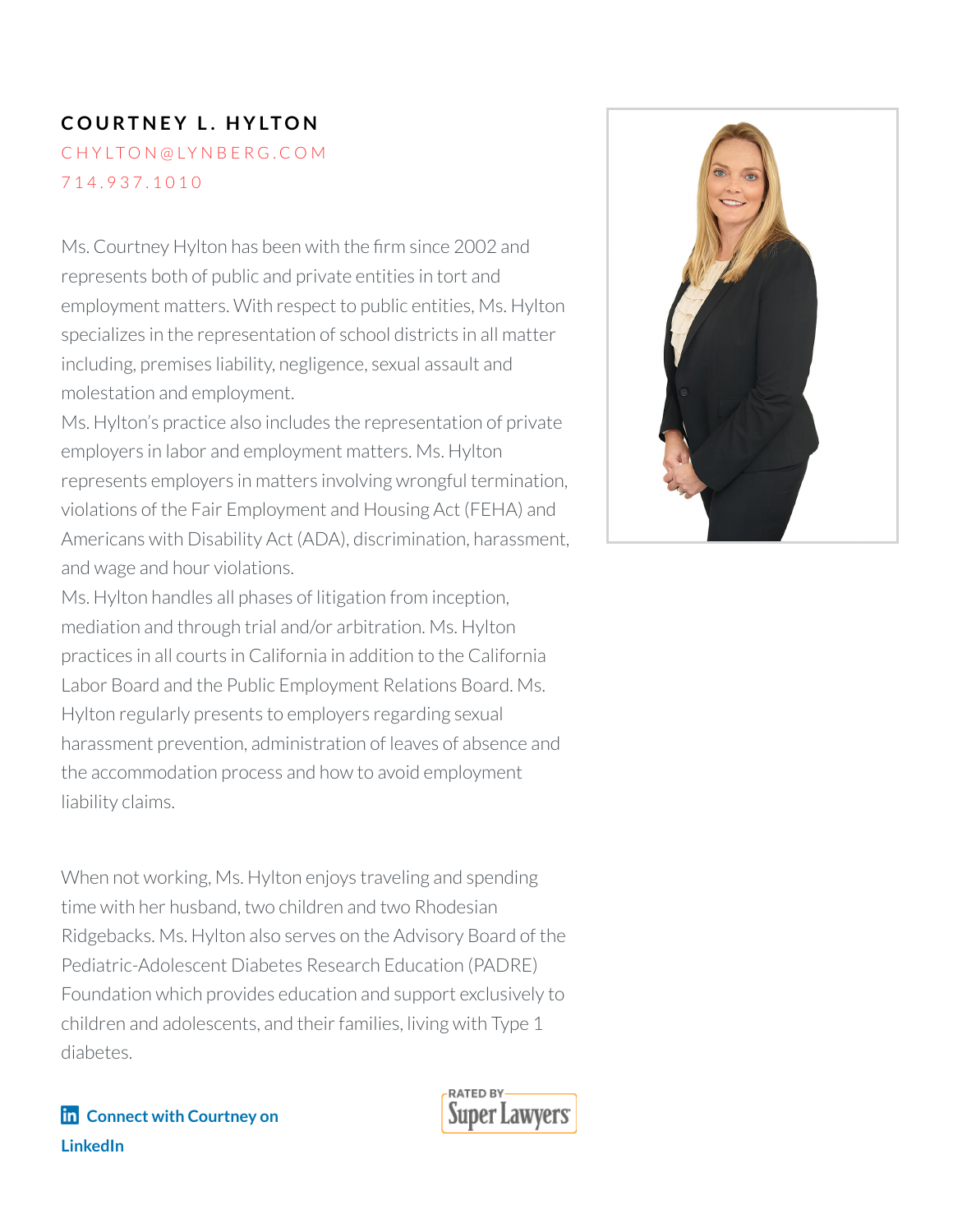# **G E N E R A L**

#### **P o s iti o n a t L & W**

- Partner

#### **P r a c ti c e A r e a s**

- Appellate Practice
- Civil Rights
- Labor and Employment
- General Torts
- Premises Liability
- Public Entity Defense

## **E D U C AT I O N**

#### **L e g a l**

- Juris Doctor
- University of San Francisco
- $-2001$

#### **U n d e r g r a d u a t e**

- B.A., Major in Law & Society, emphasis in Criminal Justice
- University of California Santa Barbara
- 1997

## **P RO F E S S I O N A L**

#### **B a r A f f i l i a ti o n s**

- State Bar of California
- Supreme Court of the State of California, 2001.
- U.S. District Court, Central District of California
- 9th Circuit Court of Appeal

#### **P r o f e s s i o n a l A f f i l i a ti o n s**

- American Bar Association
- Orange County Bar Association
- Orange County Women's Bar Association